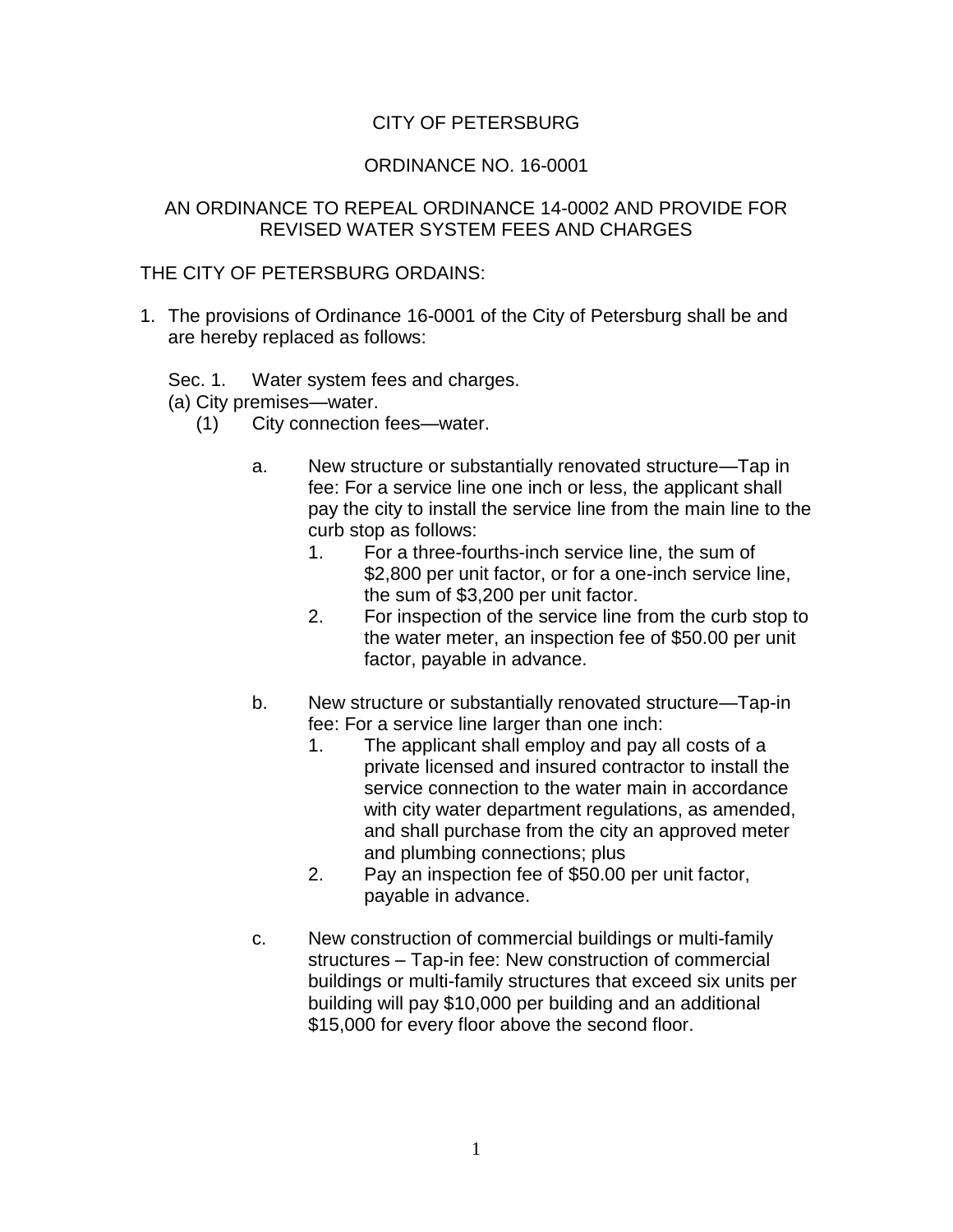- d. Connection fee for existing and new construction of any structures on property that is transferred to the jurisdiction of the City by any means permitted by law shall be established at the time of such transfer either as part of a negotiated agreement or by an amendment to this ordinance.
- (2) City user charges—water operations, maintenance and repairs: A base charge per Residential Equivalent Unit (REU) per quarter of \$9.11 and a flow rate per 1,000 gallons of \$5.50.
- (3) City debt service charges—water: \$51.50 per REU per quarter for city property owners and current water customers located outside of the City as of October 1, 2003. Units in excess of the minimum of one unit shall be charged to the nearest tenth. This debt service charge became effective on October 1, 2003 pursuant to the previously adopted Ordinance 116 and shall continue until changed by the City Council by an ordinance amendment. For newly constructed premises within the city, during the quarter of initial connection, debt service charges shall be prorated from the date the valve at the curb stop is turned on until the end of the quarter of initial connection at the rate of \$0.57 per day.
- (b) Township premises—water.
	- (1) Township connection fees-water.
		- a. Tap-in fee: Same as city premises.
		- b. Inspection fee: Same as a city premises.
		- c. Buy-in fee: \$9,500 per unit factor for anyone applying for water service on and after September 1, 2007.
	- (2) Township user charges—water operation, maintenance and repairs: A base charger per REU per quarter of \$18.22 and a flow rate per 1,000 gallons of \$9.90.
	- (3) Township premises debt service charges—water: \$51.50 per REU per quarter for water customers located outside of the City who are not customers as of October 1, 2003. Units in excess of the minimum of one unit shall be charged to the nearest tenth. For an existing premises or a newly constructed premise located outside of the city that is eligible pursuant to a certain agreement between the city and the relevant township, during the quarter of initial connection, debt service charges shall be prorated from the date the valve at the curb stop is turned on until the end of the quarter of initial connection at the rate of \$0.57 per day.